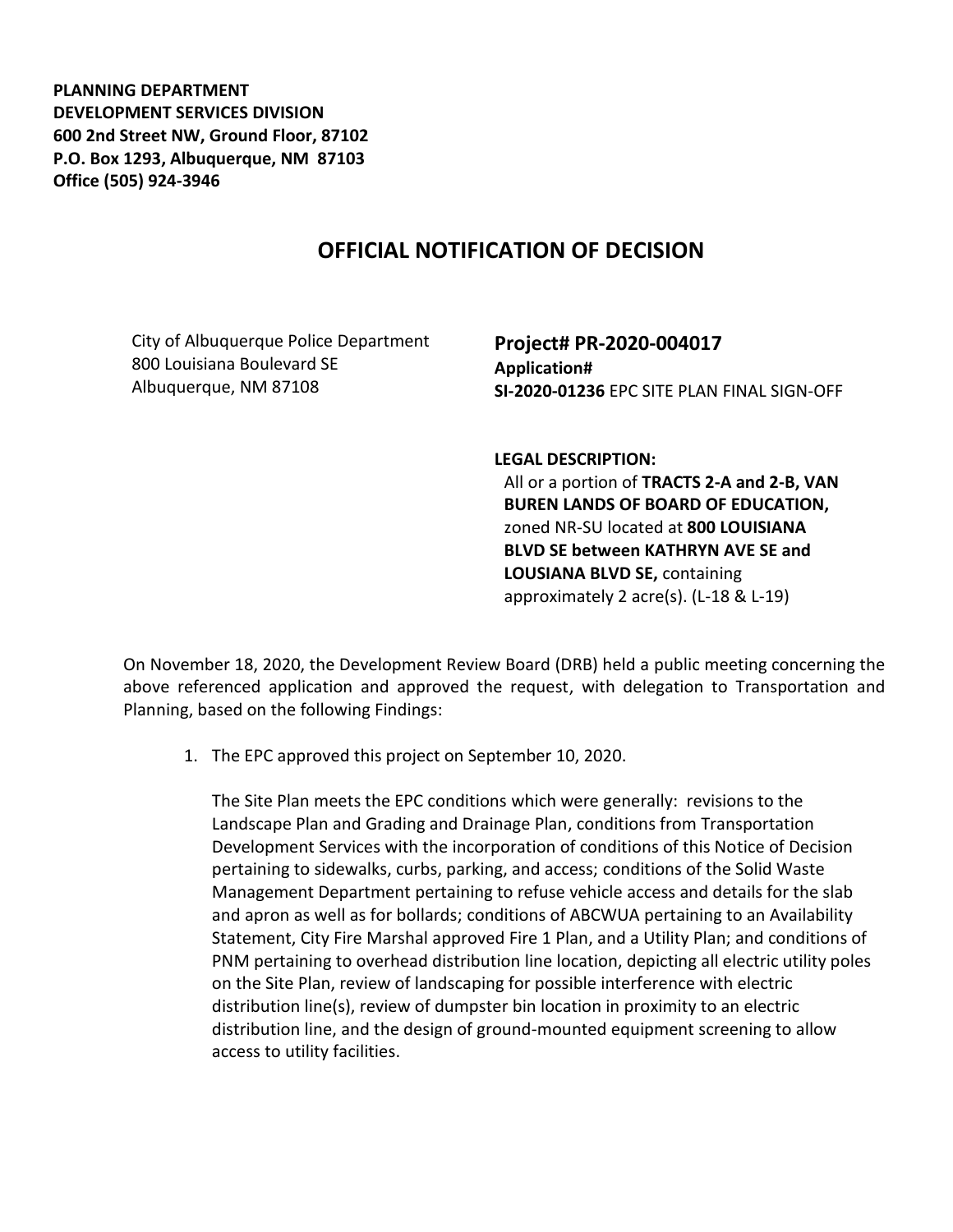- 2. The request is to construct a new police sub-station in two phases on the site, with Phase 1 including new construction of an 8,100 square foot building and the expansion of the eastern parking lot, and Phase 2 including the demolition of the existing police substation and the new construction of a 14,000 square foot building on the Site.
- 3. The proper notice was given as required by the IDO in Table 6-1-1.
- 4. Per the City Engineer paper easements are required prior to Certificate of Occupancy for a required sidewalk easement on Louisiana as well for Kathryn to incorporate the required 4-foot wide sidewalk.
- 5. Pursuant to 6-6(H)(3) Review and Decision Criteria An application for a Site Plan EPC shall be approved if it meets all of the following criteria:
	- a. 6-6(H)(3)(a) *The Site Plan is consistent with the ABC Comp Plan as amended.*

The Site Plan is consistent with the ABC Comp Plan as amended.

*b.* 6-6(H)(3)(b) *The Site Plan is consistent with any applicable terms and conditions in any previously approved NR-SU or PD zoning covering the property and any related development agreements and/or regulations.* 

The site is zoned NR-SU (Non-Residential Sensitive Use). The Site Plan is consistent with any applicable terms and conditions in any previously approved NR-SU or PD zoning covering the property and any related development agreements and/or regulations. Police Station is not a use allowed in a base zone and so the site required the NR-SU zone.

*c.* 6-6(H)(3)(c) *The Site Plan complies with all applicable provisions of this IDO, the DPM, other adopted City regulations, and any terms and conditions specifically applied to development of the property in a prior permit or approval affecting the property.* 

The features and improvements depicted on the Site Plan meet the IDO requirements including parking and landscaping with the exception of the landscape buffer along the southern boundary of the Site, which requires a 20-foot buffer per 5- 6(E)(3) of the IDO, while the Site Plan depicts a 7-foot wide buffer. In the staff report for the EPC Site Plan application, EPC staff stated that the applicant adequately explained that there was concern about the landscaped areas located within the utility easements on the southern portion of the Site. The landscaping plan shows 9,982 square feet of landscaping required and 17,763 square feet is provided. Phase 1 of the project requires 35 parking spaces and will be providing 86 parking spaces; Phase 2 of the project requires 45 parking spaces and will be providing 86 parking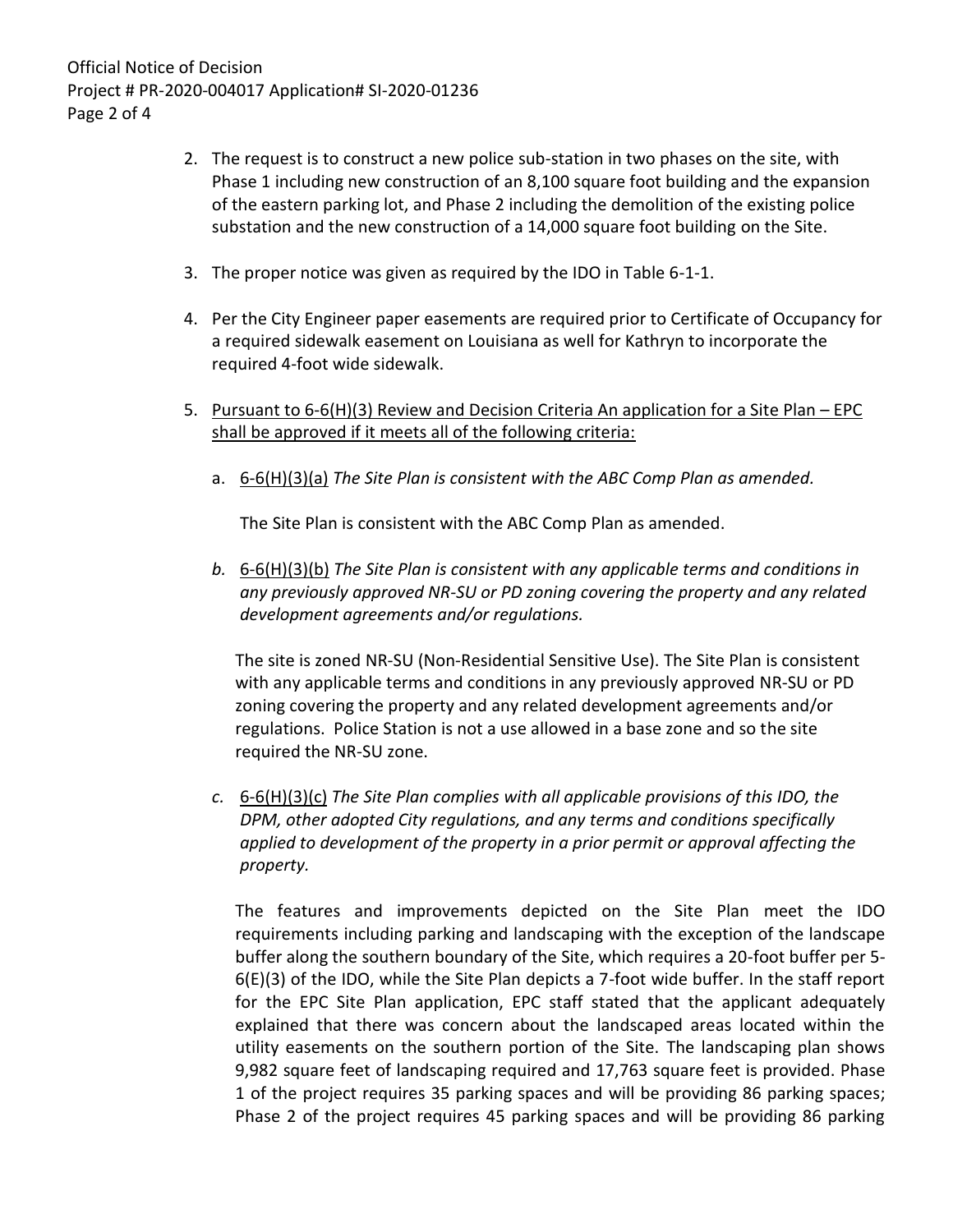spaces.

*d.* 6-6(H)(3)(d) *The City's existing infrastructure and public improvements, including but not limited to its street, trail, drainage, and sidewalk systems, have adequate capacity to serve the proposed development, and any burdens on those systems have been mitigated to the extent practicable.* 

The site has access to a full range of urban services including utilities, roads and emergency services. A Traffic Impact Study was not required and the site has an approved grading and drainage plan.

*e.* 6-6(H)(3)(e) *The application mitigates any significant adverse impacts on the surrounding area to the maximum extent possible.* 

The project provides adequate landscaping and screening on the western and northern boundaries of the Site along Louisiana Boulevard SE and Kathryn Avenue SE respectively.

## **Conditions:**

- 1. Final sign-off is delegated to Transportation to clarify whether the 16-foot parking spaces are compact or standard with overhang, to show dimensions of van-accessible isles and motorcycle spaces, put in truncated domes for the southeast corner of Kathryn and Louisiana, a knox box called out for each of the vehicular gate locations, clarification on the curb ramps for keyed notes 11 and 12 and have the correct curb ramp details called out, and clarify whether or not there is curb along the east side of the visitors parking area.
- 2. Final sign-off is delegated to Planning for final sign-off.
- 3. The applicant will obtain final sign off from Transportation and Planning by January 18, 2021 or the case may be scheduled for the next DRB hearing and could be denied per the DRB Rules of Procedure.

APPEAL: If you wish to appeal this decision, you must do so within 15 days of the DRB's decision or by **DECECEMBER 3, 2020.** The date of the DRB's decision is not included in the 15-day period for filing an appeal, and if the 15<sup>th</sup> day falls on a Saturday, Sunday or Holiday, the next working day is considered as the deadline for filing the appeal.

For more information regarding the appeal process, please refer to Section 14-16-6-4(U) of the Integrated Development Ordinance (IDO). Appeals should be submitted via email to [PLNDRS@CABQ.GOV](mailto:PLNDRS@CABQ.GOV) (if files are